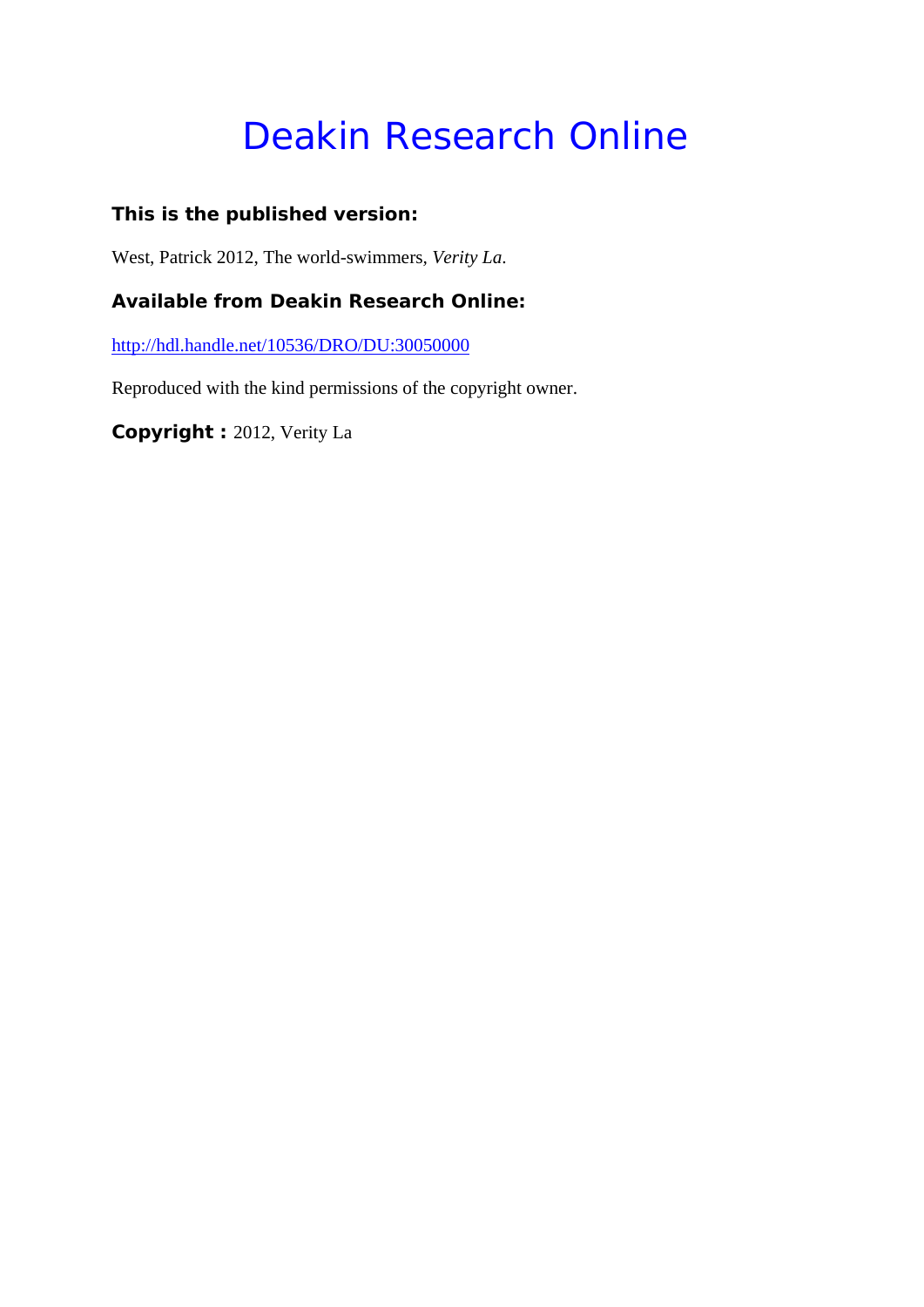## **The world‐swimmers**

For days now you have been driving across unbroken grassland, which you know you'll never be able to leave behind forever, no matter how fast you might go, or however deep into the night you persist in your journey. The northern coast of your country is far in the distance and darkness, yet nothing is clearer to you than the knowledge that the plain you once in a while spit into will surely not disappear when it gets to the water. You have faith it will move without interruption through the breakers, even picking up speed across the ocean, until there is no more ocean—and with all the more reality if it takes on a form you could not even begin to comprehend. After so much confusion the wrack of entire cities on sickening flats of sand—this alone seems certain.

As you fly across the land, constantly accelerating over slicks of water, you are granted once or twice a momentary vision of a greenness of the least degree of intensity, which before it disappears resolves itself into a pale and flowing plain. You see no people on this plain, in the instant before it evaporates, but you can picture yourself there—a vision within a vision—in the easeful company of the men and women you have decided just now to call the world-swimmers. There have been no other cars in either direction for ages. You have nothing left to do but continue. Even the radio falls dead eventually, and in the morning of your last day in Australia, an ungodly silence fills your mind.

On a radio station phone-in program in the Midwest of America, just before dawn on a day never to dawn, a woman is unable to finish reading out the carefully prepared statement she wanted to make on a subject closely related to the death of her husband, a year ago to the very hour. Before the program host can finish telling her, transmitting on a twelve-second delay, that no one could blame her in the circumstances for being reduced to tears, she puts the telephone receiver down next to its cradle, and walks outside into the yard, her last words moving through the icy air of the state on a twelvesecond delay.

In a country of the future, a century or more from now, the first of its inhabitants ever to cry is immediately accorded all the privileges of an emperor. She surveys her people through watery eyes. It is said that she has been elevated to tears. Millions of eyes blink all at once in China; for the briefest of moments, an empire is watched over by no one.

Now you are about to come to the end of the beginning of your journey. As its final hours pass by, you wonder even now—the sole occupant of your strangely empty car how you could ever describe, to a friend or to a friend of a friend, the momentous things that you have already been witness to, along a stretch of road that has never been anything, you feel, but perfectly flat. Entirely new oceans well up in the most delicate furrows of grassland, their waves breaking in and out of being, as fragile as the high clouds of a coastal region.

Once, when you were many years younger than you now are, you sat in a classroom of sunlit air as your geography teacher described the strangeness a plain of grass uninterrupted by roads or cities would have, if it stretched all the way from the boundary of your suburban school—deep in the drowning depths of Australia—to the furthermost point on the earth's surface. How might one species of grass give way, under the influence of new weathers, as the miles thundered by, to another, and then to another? But think of this, your teacher said, think of this for a moment: is it possible that by a million freaks and faults of nature a single blade of grass of the original variety flourishing between the roads that you, girls and boys, will this afternoon travel home by, could somehow make it all the way—passing through countless species of grass—to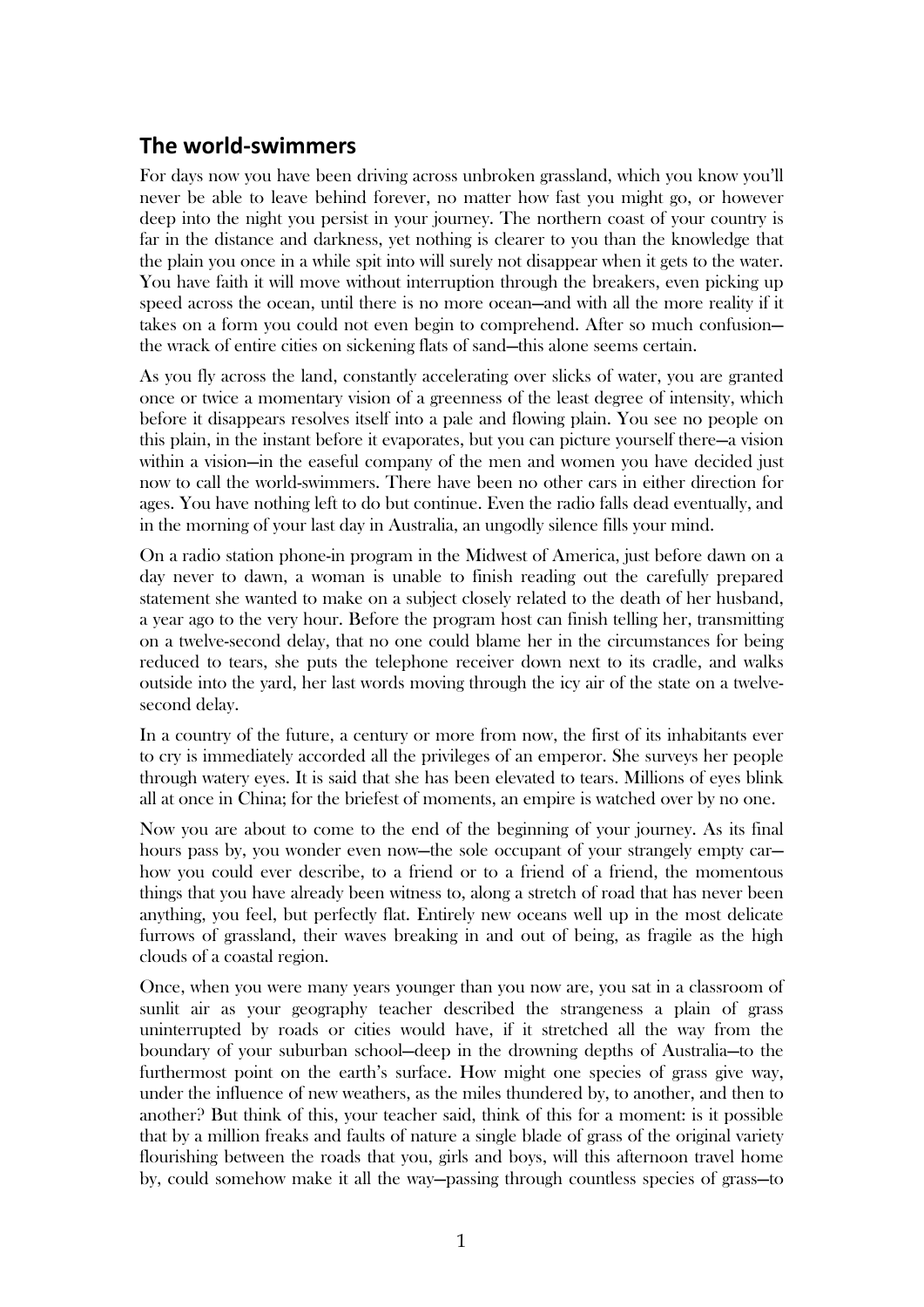where the inhabitants of the most distant region of the world laze and sleep, even in the middle of sunlit days, on soft and nearly pure lawns of velvet?

You have always associated yourself, my driver, with that single blade of grass—a foreign flag of green, born out of your teacher's late-afternoon imaginings. But you have nothing of any of this in mind now, as the edge of Australia, its vastness awakening to the moon, draws ever closer. Sullenly you are suffering from an almost overwhelming desire to piss, yet you dare not stop the car, and you cannot bring yourself to dirty your clothing. It must wait, you tell yourself, until you can clearly hear the sounds of the beach and the ocean.

In the middle year of a century in China in which the ban on all forms of swimming or water play has once more been lifted, a peasant kneels with bowed head in the middle of a paddy field, to know for the first time around his humped body its slush and splash. After a little while other men come and settle themselves alongside him, their backsides all turned to the sun, experiencing each in their own way the touch of water almost unflowing. The peasant who has set off this communal event is hardly thinking of it as a revolution, as he walks slowly back to his village, long after the dropping of darkness, while other men remain in the paddy field of shallow channels and low ridges, experiencing each in their own way the feel of rice seeds floating between their lips and through the gaps in their teeth. A year later exactly, in Peking, the ageing and weakening Emperor, having just partaken of a lavish meal made up of a single grain of rice plucked from every paddy field in China, suddenly becomes tired of lackeyism and wearisome power. Frightening away the many servants nervously tarrying over the various waters that flow through his palace grounds, he enters the single stream—barely a trickle over grass—that he alone knows will, without a doubt, take him into a river that runs to the ocean. For many days he floats along, the peasants fleeing up the banks at his imperial approach, until he reaches the ocean wherein he wishes finally to die.

As odd waters are swelling within you, the coast comes into view eventually, its sounds rise over the sounds of driving, and you are able to empty yourself of your sour waste at last. It disappears quickly into the earth, and from this you gather that, for every one of the hundreds of miles of your journey, the land has been gradually tapering towards the point where air and land and water must meet, and where the bottom of the land (for such there must be in a place like this) comes to an end. You tell yourself that you can remember even now a firm feel to the ground in the area where you began your trip—an enduring sensation of foundation entirely absent in this place, where even skipping lightly on the spot threatens your old confidence in the security of your footing. What matter lies below this inner-land or under-land, perhaps only inches away from where your car tyres have snugly settled, you do not even begin to think about, least of all when you have the urge to name the ordinary sand dunes you are on—as if you had just discovered them—the Shallows of the Land.

There is no hurry yet to go on. As the strained and pressured parts of your stationary car continue to cool and cool, and the remaining drops of petrol in its tank fly apart like quicksilver, you prepare a bed for yourself, and lie down to begin the most blissful sleep of your life, resting your head on a pillow of weeds. For two days and two nights, you dream of nothing but leaves of grass, circulating slowly through the caves and caverns of the most unknown depths of any of the world's oceans. Intermittently, you urinate without waking, childishly emptying your body of ancient water. On the morning of the third day, you wake to discover that your car has disappeared, along with all of your clothes, and other belongings. Something once close to you is stealing away. With hands made green by the touching of weeds, you rub the sleep from your eyes. Your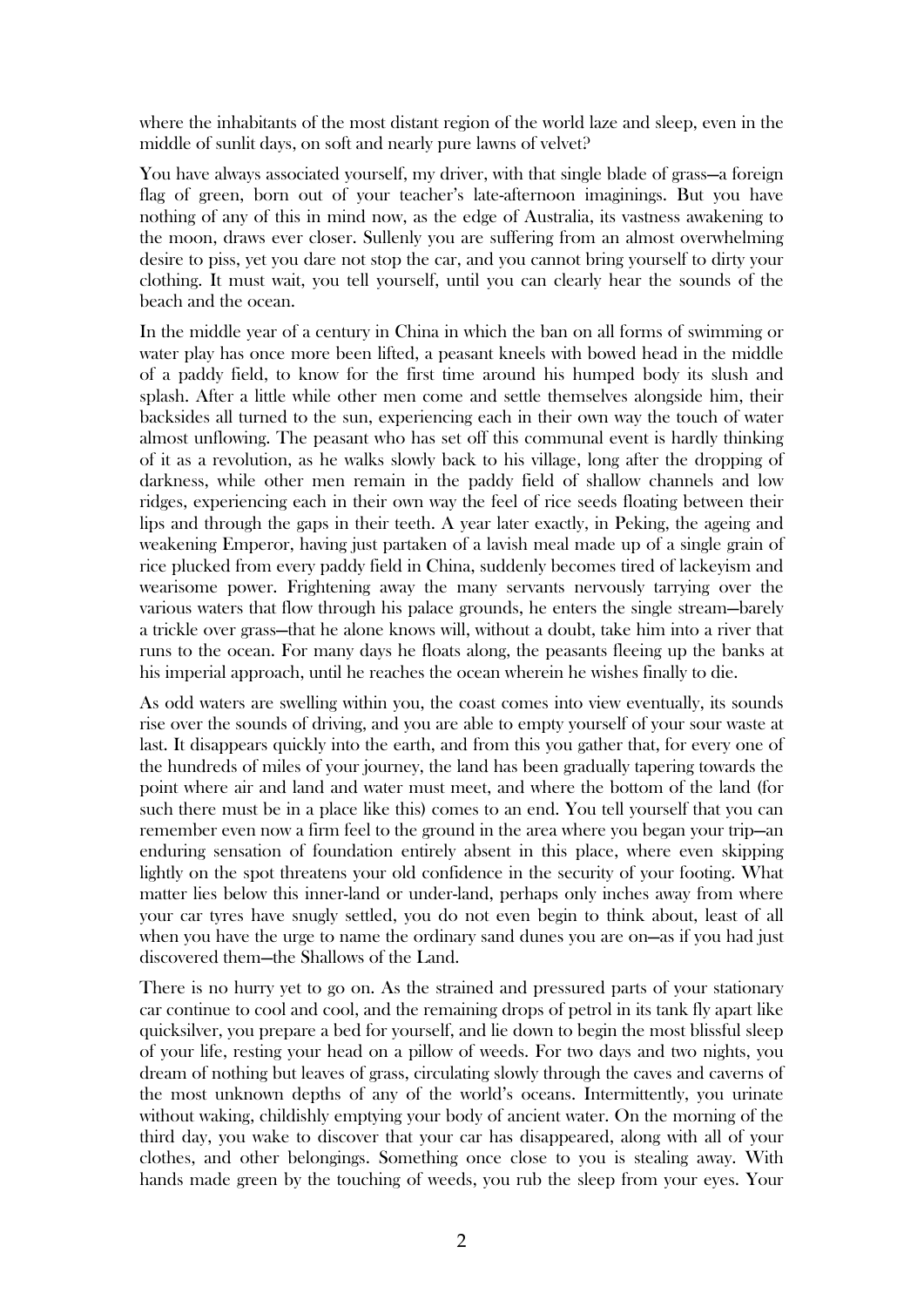face is the colour of a sun almost colourless. Birds fly low and fast through the dry riverways of your veins—wings liquid on the upstroke, pure fire on the down. An ocean, barely tidal, laps at the shelly shore of your heart.

Leaving behind the sandy zone you christened the Shallows of the Land in the last moments before you fell blissfully asleep, finally satisfying your urge to name it, you make for the breakers, where somehow (without your having realised it) things in the long silences of forgotten nights have turned into what they were not. Suddenly you find yourself wading through shallower and shallower wavelets, rather than through water deeper and deeper, and the breakers themselves have become still, as if they were the foothills of the solid sea—holding back the tidal mass of the country—protecting the ocean's hinterland from death by slow drowning. Depths swirl within you as you begin swimming, easily enough, through rolling waves of grassland. Fish notice, then forget you. The land is calming. You are surprised by its warmth as of blood.

In the final minutes of the eighteenth century, on a damp part of the border between Germany and France undisputed in the course of his lifetime, a young man realises that he has become an official of the State with not a single function left to perform. Immediately, by candlelight, he begins to set down the reasons why he will continue to live and to breathe. His writing becomes salty.

With the coast of Australia not yet out of sight above the turbulence in the turf that forms your wake, you don't yet have the boldness to call the plain that you are swimming through the Grasslands of the Moon, much as it seems inadequate to think of it as no more than a special region of the ordinary liquid and solid planet upon which you have always lived. You hear a shout once from the shore—a matter of your car, perhaps—but only this and nothing else, and soon the silence enters into the paleness of the place, and overwhelms you. You swim automatically—the Australian crawl—almost as if you have forgotten that you are a man with a man's nature. Crabs scurry through the dirt; your naked body barely responds to their touch. If you once dived beneath the earth, you would find the roots of the grass swirling and billowing in the currents of the soil. But you do nothing other than swim across the world's surface, breathing regularly—with nothing left of Australia to bother you now.

The steady rhythm by which your muscles are being exercised goes on without interruption or alteration for many hours, until suddenly you enter into a channel of water that baffles every movement, resisting you rather than, as before, embracing and protecting (like an extra skin grown later in life) every hard and soft part of your body. The comforting swells of the land have given way to wavelets of surface rock, which hurt you in many places, and put sand and grit into your eyes. You think, this is water too thick to be natural. Then somehow you pass through it all, and, as if for you this were a second awakening of the day, you start to think, and to feel, and to act, like a man again.

You concern yourself over a sea shining with every known and unknown colour of the world, green excepted. You muse on an image of the water that collects beneath cathedrals and graveyards, lying still in the earth, it's said, over centuries—a solace for water-ghosts. You spit a mouthful of dirt high into the air, as you change your stroke to the pull and the kick of the butterfly stroke. The pattern of the wake behind you changes—it's wider, deeper too—and you can't help but smile, and shout, and laugh. You are active and free, in a world that is becoming ever more active and free. Seagulls are crying overhead—their tears stinging the ocean into which they are slowly falling—but they are alive, after everything, and you are joyful for it. Every last part of you quickens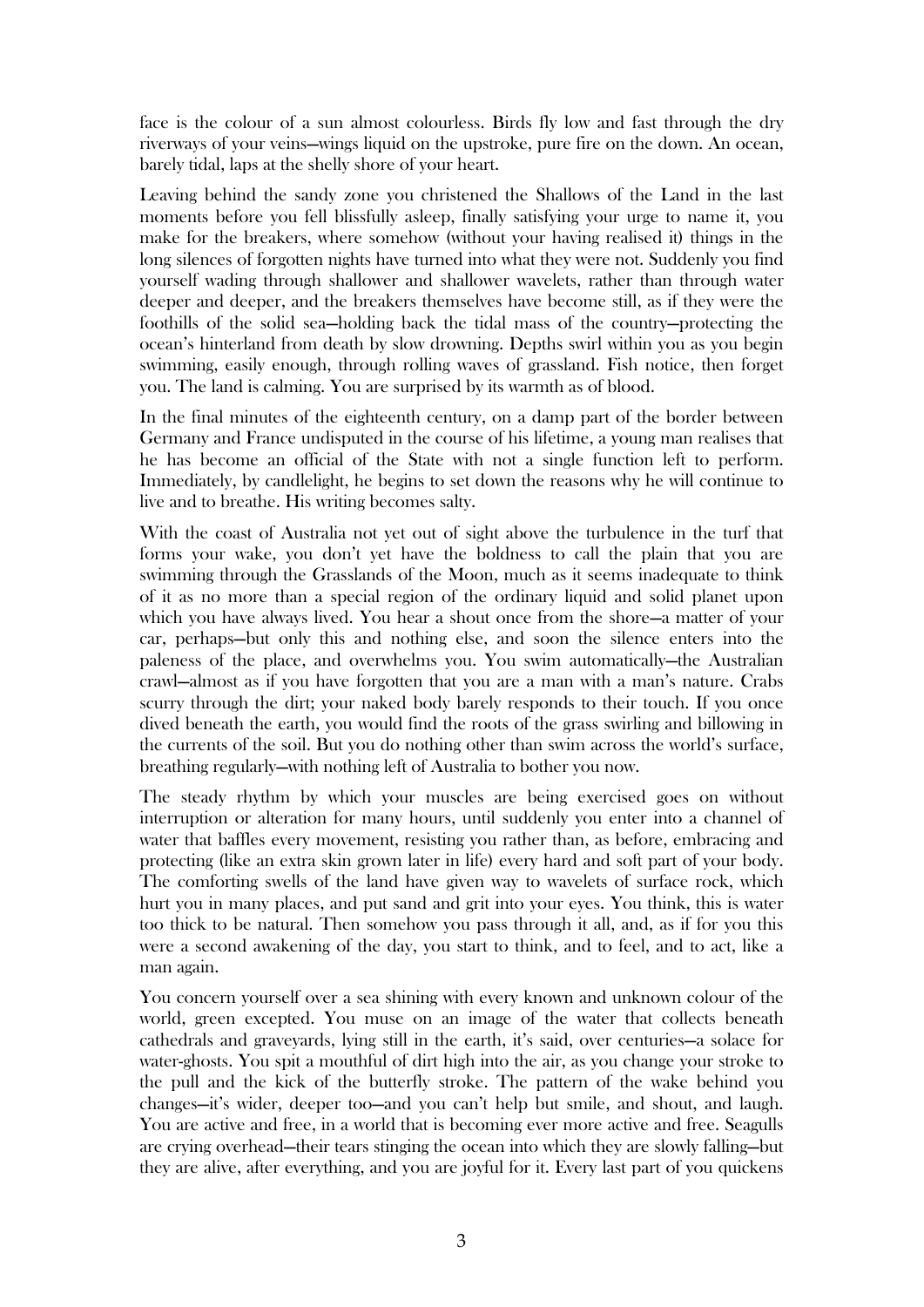into greater being, as the waters of your body sustain and nourish the flesh and the tissue of a new season. Young blade that has made it this far—rake, lad, new seed—your body beats the water like a hunter flushing game birds out of grassland.

There are people, the world-swimmers to be sure, not so far off in the distance. The nearest of them, you can see, are surfing on tumbling waves of soil, grass and stones, their tanned faces breaking into brilliant white smiles as they surface through the foaming dirt, their boards wedging into the earth, dripping with sand. For your part, you don't stop stroking a path through the water, and your view of these fabulous athletes becomes better and better with every rotation of your untiring arms, and with each new pulse and push of your legs.

There is no shore to govern the way the waves form and fall, but there is something that causes them to crest and collapse in the same place every time. Behind this stretch of whiteness, the groups of waiting surfers undulate on what looks to you—as each new wave is born—like a line of hedgerow, or like a rise of thick and knotted grass. Your thoughts rip, then smoothly curl over on themselves (a breaking wave; a still lagoon) and you look closely at just one of the surfers with a changed but settled mind—you see now that he is wearing a wetsuit of ocean mud, with scalloped segments resembling the scales of a fish.

A moment passes away, dies. While still unnoticed, you plunge under, and begin swimming through the petrified remains of ancient city-races—the Melburnians, the Sydneysiders, and deepest of all (of course) the Darwinians—letting balls of water escape from your mouth, and from the pores of your skin, watching sometimes the surfers above you, their legs dangling into the roots of grassland. The sun's illumination only reaches you like the light from a star on the edge of death and blackness; millions of coming Australian years have blindly passed you by already, down where you are. Somehow all the speed that your vehicle flung out into the plain during your car journey—land kissing water—finds its true counterpart here. You go very much deeper than you expected you would, but within a few minutes you come to the surface of the dry ocean, well behind the surfers, finding yourself among the main mass of the worldswimmers—although, by chance, a little away from the nearest of them. Thus, you remain the unobserved observer, the observer unobserved and secret; a subtle mystery even to yourself; a stain of skin on the green water.

You understand that one of the world-swimmers will have to see you before the night finally comes, and you picture yourself swimming towards them—sometime in the future—clumsily imitating their native stroke. The whole plain seems to be under the influence of a single current now. Beneath a darkening sky, while everything is moving, everything remains relatively as it is. Breasting tiny sets of streaming earth, now and again gently pissing into the grassy water and soil, you give yourself up to the inevitable drift of the land.

Time passes—slivers of grass through an hourglass.

Then the falling sun casts a greenness of the least degree of intensity over the pale and flowing plain, and you notice for the first time a woman looking in your direction, and squinting a little, as if adjusting her eyes to a sight never seen before. Without any hesitation, you start to move towards her, drinking from the sap of the grass that parts before you, thirsty for the world, no more to be a lonely swimmer on the enchanted ocean; the woman is smiling at you, she is smiling and calling to you among the weeds of the water, and you believe that you can see all the way into your future, to the time when you will be known to her and to her many companions as the Last of the